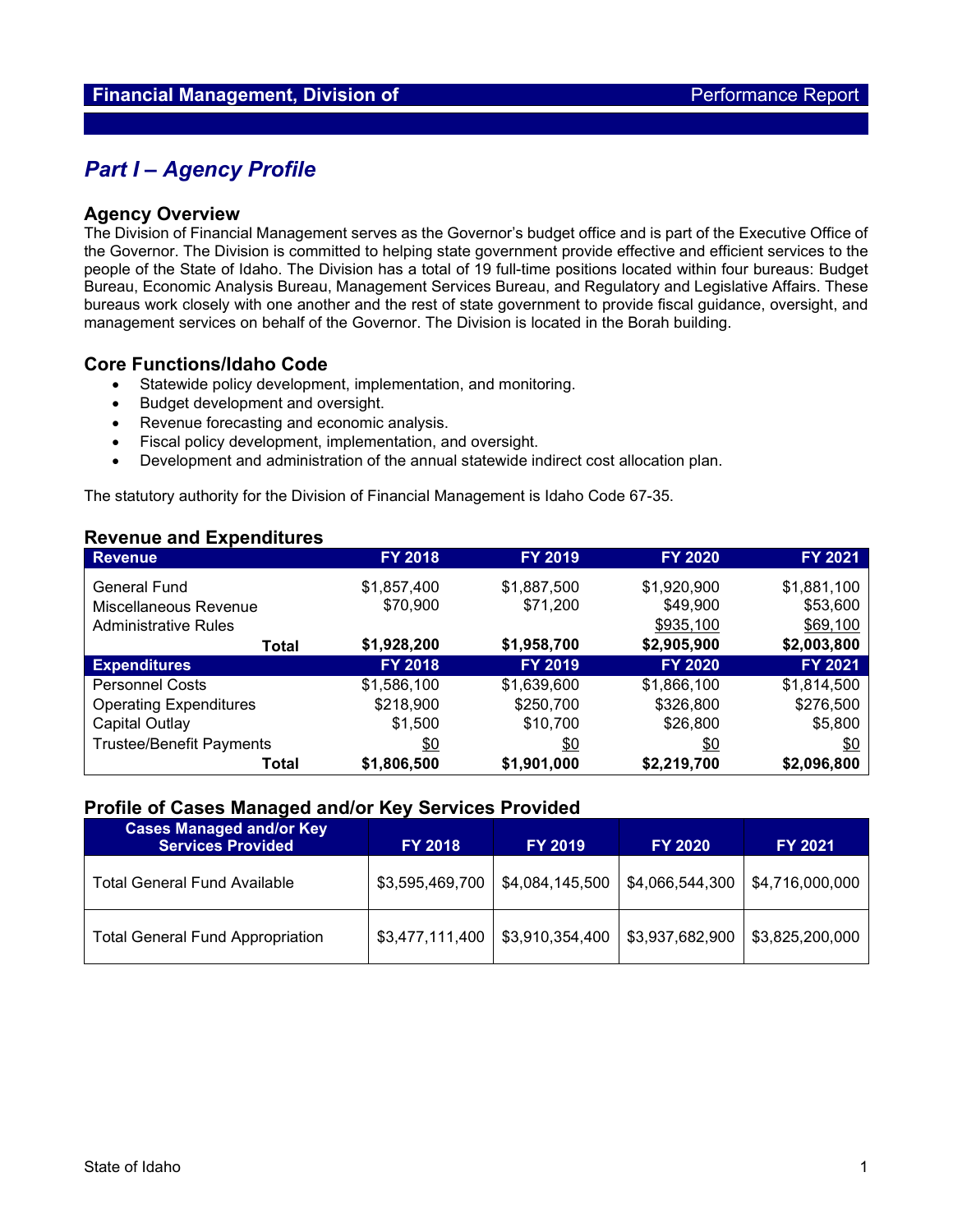# *Part II – Performance Measures*

| <b>Performance Measure</b>                                                                                                                                                                     |                                                                               | <b>FY 2018</b> | <b>FY 2019</b> | <b>FY 2020</b>     | FY 2021      | <b>FY 2022</b> |             |  |  |
|------------------------------------------------------------------------------------------------------------------------------------------------------------------------------------------------|-------------------------------------------------------------------------------|----------------|----------------|--------------------|--------------|----------------|-------------|--|--|
| Goal 3<br>Help the Governor by developing and implementing sound executive branch statewide policies and ensuring<br>timely and consistent application.                                        |                                                                               |                |                |                    |              |                |             |  |  |
| $\mathbf 1$ .                                                                                                                                                                                  | Median number of business                                                     | actual         | 1              | 1                  | $\mathbf{1}$ | $\mathbf{1}$   |             |  |  |
|                                                                                                                                                                                                | days for analyst to<br>recommend/not recommend<br>grant requests              | target         | $5$            | $5$                | <5           | $5$            | $5$         |  |  |
| $\overline{2}$ .                                                                                                                                                                               | Percentage of agencies for                                                    | actual         | 100%           | 100%               | 100%         | 100%           |             |  |  |
| which encumbrance request is<br>reviewed by SCO deadline                                                                                                                                       | target                                                                        | 100%           | 100%           | 100%               | 100%         | 100%           |             |  |  |
| 3.                                                                                                                                                                                             | Percentage of memos released                                                  | actual         | 60%            | 60%                | 25%          | 40%            |             |  |  |
|                                                                                                                                                                                                | by established deadline                                                       | target         | 100%           | 100%               | 100%         | 100%           | 100%        |  |  |
| Goal 1<br>Assist agencies with budget requests, oversee Executive Budget development, and monitor budget<br>implementation.                                                                    |                                                                               |                |                |                    |              |                |             |  |  |
| 4.                                                                                                                                                                                             | Percentage of agency budget                                                   | actual         | 78%            | $0\%$ <sup>*</sup> | 100%         | 98%            |             |  |  |
|                                                                                                                                                                                                | recommendations finalized by<br>December 24 <sup>th</sup> each year           | target         | 90%            | 90%                | 90%          | 90%            | 90%         |  |  |
| Goal 2<br>Accurately forecast, explain, and monitor General Fund revenues by source and provide meaningful analysis on<br>matters of economic concern to policy makers and the public of Idaho |                                                                               |                |                |                    |              |                |             |  |  |
| 5.                                                                                                                                                                                             | Percentage differences                                                        | actual         | $+2.8%$        | $-0.4%$            | 1.8%         | 17.7%          |             |  |  |
|                                                                                                                                                                                                | between year-end General<br>Fund revenues and most recent<br>revenue forecast | target         | $+/- < 5\%$    | $+/- < 5\%$        | $+/- < 5\%$  | $+/- < 5\%$    | $+/- < 5\%$ |  |  |
| 6.                                                                                                                                                                                             | Percentage of publications<br>released by established<br>deadline             | actual         | 100%           | 100%               | 100%         | 100%           |             |  |  |
|                                                                                                                                                                                                |                                                                               | target         | 100%           | 100%               | 100%         | 100%           | 100%        |  |  |
| Goal 5<br>Provide effective management for the State of Idaho on all inter- and intra-governmental financial issues                                                                            |                                                                               |                |                |                    |              |                |             |  |  |
| 7.                                                                                                                                                                                             | Number of audit exceptions for                                                | actual         | 1              | $1^*$              | $\Omega$     | 1              |             |  |  |
|                                                                                                                                                                                                | agencies using DFM as a fiscal<br>agent                                       | target         | 0              | 0                  | 0            | 0              | 0           |  |  |

### **Performance Measure Explanatory Notes**

**Goal 3:** memo's delayed due to current pandemic and economic situation in order to provide best guidance available for the current situation.

**Goal 5:** performance measure 7 - ODP management report FY 2018-2020